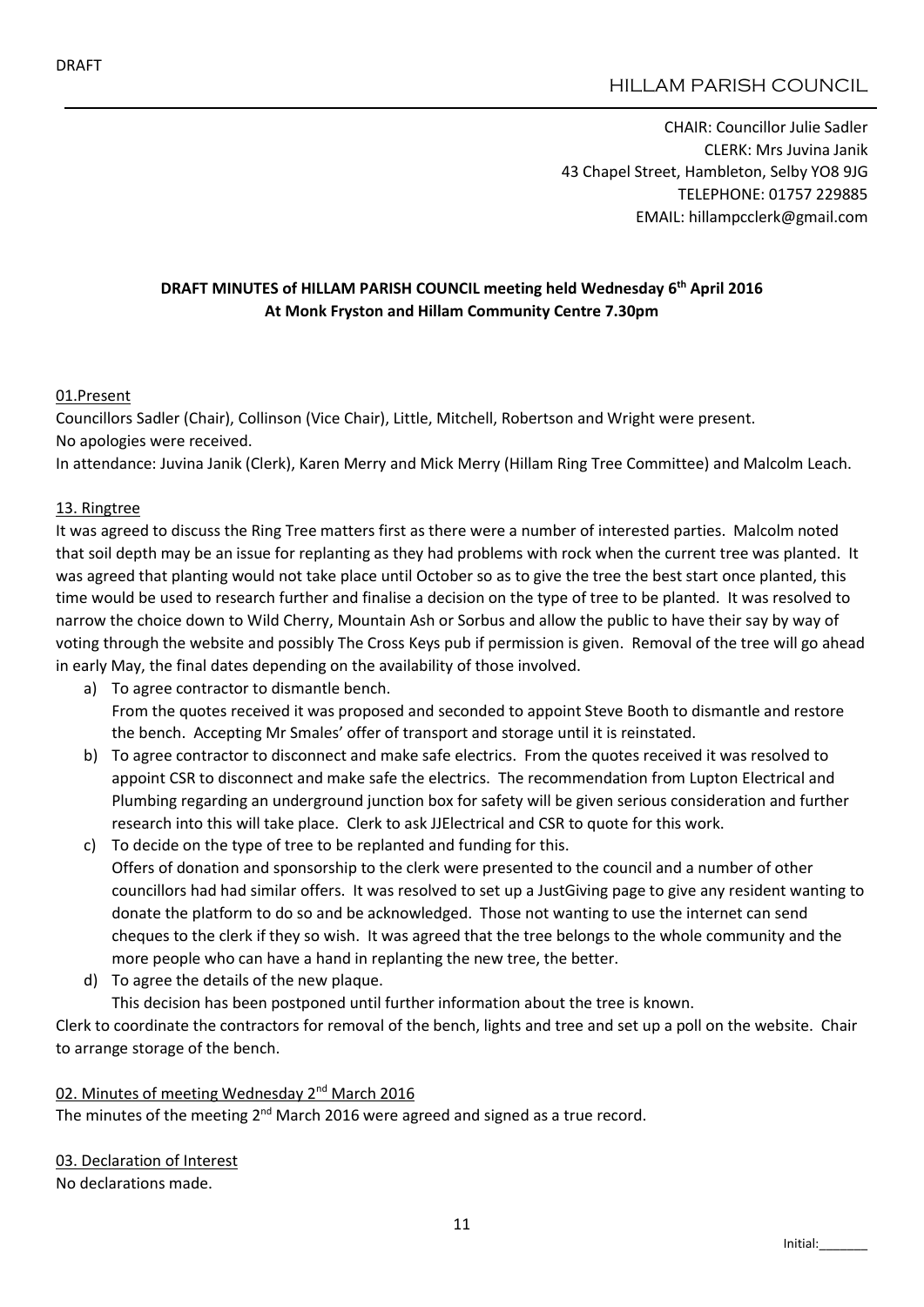DRAFT

04. To formally appoint the subcommittee members for matters on:

a) Street lighting – Councillors Collinson, Sadler and Wright appointed

b) Ringtree – Councillor Little appointed

c) Tour de Yorkshire – Councillor Mitchell appointed

Clerk will forward the Subcommittee Terms of Reference documents to the appropriate council members for reference.

## 05. To agree the adoption of the updated policies and standing orders

Councillor Sadler highlighted to councillors all amendments that had been made to policies and standing orders. Councillor Little proposed to accept and approve the changes and Councillor Wright seconded the motion. It was resolved to accept the updated policies and standing orders.

## 06. Monthly Financial Report

| Hillam Parish Council     |                                       | <b>MARCH 2016 CASH BOOK</b> |                                   |                                                           |        |                               |             |                                                                         |
|---------------------------|---------------------------------------|-----------------------------|-----------------------------------|-----------------------------------------------------------|--------|-------------------------------|-------------|-------------------------------------------------------------------------|
|                           |                                       |                             |                                   |                                                           |        | As of FEBRUARY Bank Statement | £6,919.44   |                                                                         |
|                           |                                       |                             |                                   |                                                           |        |                               |             |                                                                         |
|                           | <b>EXPENDITURE</b>                    |                             |                                   |                                                           |        |                               |             |                                                                         |
|                           | Cheques issued February:              |                             | <b>REASON:</b>                    |                                                           | Amount | Plus Vat                      | Total       |                                                                         |
| 02/03/2016                |                                       | 505 JJANIK                  | <b>CLERK SALARY</b>               | £                                                         | 226.21 |                               | £<br>226.21 | £6,693.23                                                               |
| 02/03/2016                |                                       | 506 HMRC                    | <b>CLERK SALARY TAX</b>           | £                                                         | 54.00  |                               | £<br>54.00  | £6,639.23                                                               |
| 02/03/2016                |                                       | 507 MFHCA                   | Meeting Room Hire Dec & Jan       | £                                                         | 40.00  |                               | £<br>40.00  | £6,599.23                                                               |
|                           |                                       |                             |                                   |                                                           |        |                               |             |                                                                         |
|                           |                                       |                             | <b>MARCH Expenditure</b>          |                                                           |        |                               | £320.21     | £6,599.23                                                               |
|                           |                                       |                             | VAT to claim back                 |                                                           |        | £0.00                         |             |                                                                         |
|                           | <b>INCOME</b>                         |                             |                                   |                                                           |        |                               |             |                                                                         |
| 15/03/2016 CSR ELECTRICAL |                                       |                             | REPAYMENT AS ARRANGED             |                                                           |        |                               | £100.00     | £6,699.23                                                               |
| 18/03/2016 HMRC           |                                       |                             | VAT RECLAIM 2013-14 REMITTANCE    |                                                           |        |                               | £169.32     | £6,868.55                                                               |
|                           |                                       |                             |                                   |                                                           |        |                               |             | £6,868.55                                                               |
|                           |                                       |                             |                                   |                                                           |        |                               |             |                                                                         |
|                           |                                       |                             |                                   | Reconciliation with BARCLAYS BANK STATEMENT 24 MARCH 2016 |        |                               |             | £6,908.55                                                               |
|                           |                                       |                             |                                   |                                                           |        |                               |             | £6908.55-£6868.55= £40 difference due to MFHCA cheque not yet presented |
|                           | Cheques to be agreed/issued APRIL 16: |                             |                                   |                                                           |        | inc VAT of                    |             |                                                                         |
|                           |                                       | 508 J JANIK                 | <b>CLERK SALARY</b>               | £                                                         | 160.56 |                               |             |                                                                         |
|                           |                                       | 509 HMRC                    | <b>CLERK TAX</b>                  | £                                                         | 37.40  |                               |             |                                                                         |
|                           |                                       | 510JJANIK                   | <b>EXPENSES AS DETAILED</b>       | £                                                         | 132.45 | £ 20.36                       |             |                                                                         |
|                           |                                       | <b>YLCA</b>                 | MEMBERSHIP RENEWALAGENDA ITEM 8 £ |                                                           | 278.00 |                               |             | <b>FORECAST BALANCE</b><br><b>FOR APRIL</b>                             |
|                           |                                       |                             | Total APRIL spend £               |                                                           | 608.41 |                               |             | £6,260.14                                                               |
|                           |                                       |                             |                                   |                                                           |        |                               |             |                                                                         |

a) All councillors had a copy of the report and it was approved.

b) April payments were checked against invoices, approved and will be signed at the end of the meeting

c) Clerk read out the Annual Governance Statement. Councillors agreed with all statements and Councillor Sadler signed the document as Chair. Clerk will complete section 2 ready to be signed in May and then forwarded to the internal auditor, Malcolm Walton as previously agreed.

## 07. To discuss Came&Co insurance renewal

Since this item was put on the agenda it has been confirmed that the council have signed up to a 3 year contract with Came & Co, this being year 2, therefore no discussion over the renewal needs to take place.

## 08. To discuss and agree YLCA membership renewal

It was resolved to renew the membership with Yorkshire Local Councils Association professional body.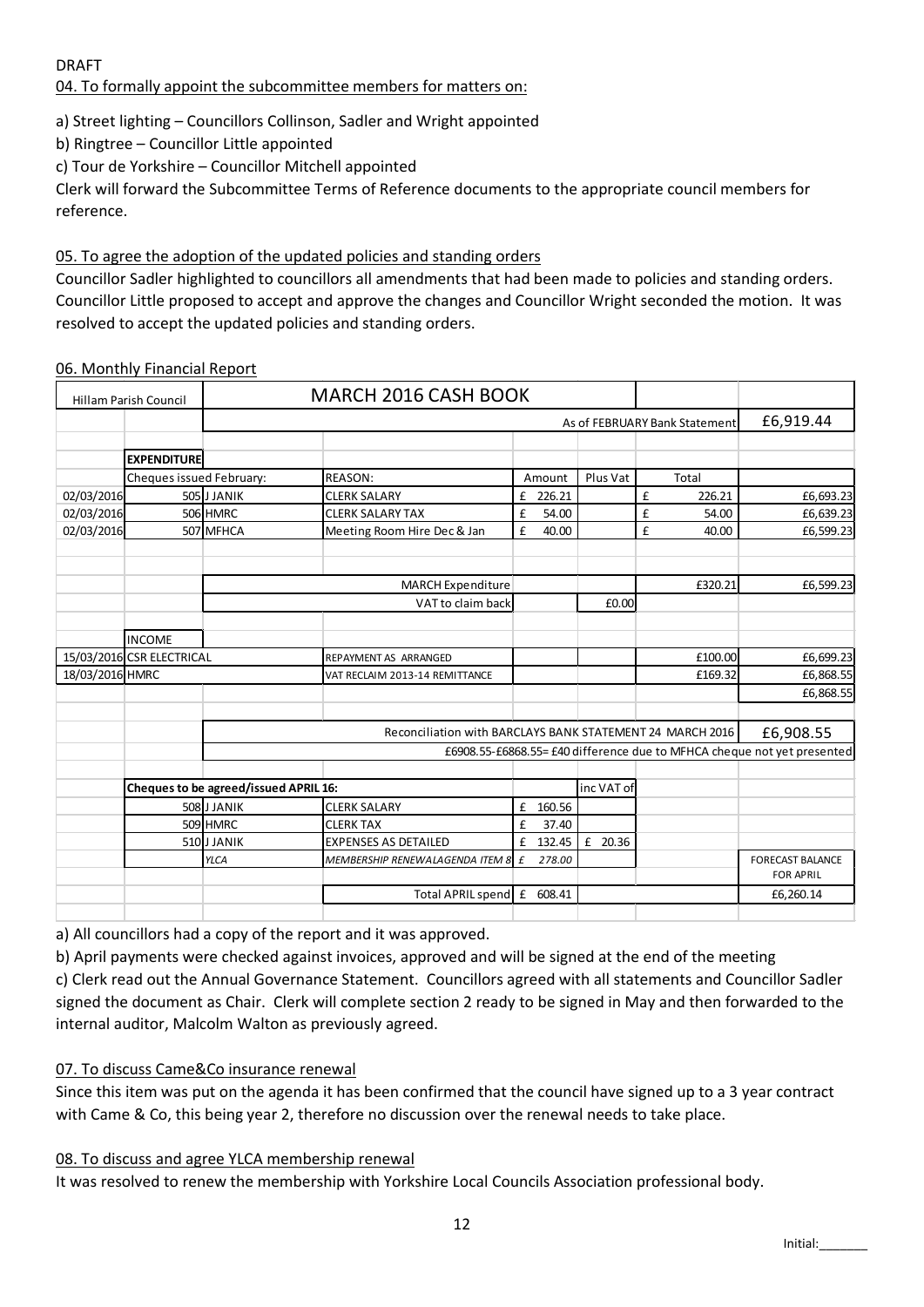## 09. To agree if councillor Mitchell can organise children's bicycle ride around the village for the Tour de Yorkshire under Parish Council Insurance

As leader of the Tour de Yorkshire subcommittee, Cllr Mitchell would like to organise a village bicycle ride for various age groups as part of the celebrations on 30<sup>th</sup> April. The council agreed to adopt the bicycle ride as a Parish Council event, provided the necessary Risk Assessments were undertaken and action taken to make the event as safe as is possible. Cllr Mitchell has applied for a partial road closure for safety along the toddler route and Marshalls will be posted along all category routes. Bicycle and equipment checks will be carried out before people can take part and all those taking part must be wearing a cycling helmet. It was resolved to support the bicycle ride as a Parish Council event.

## 10. To agree funding for flowers to plant in tubs around Hillam Village for the Tour de Yorkshire

Cllr Little proposed and Cllr Collinson seconded the motion to spend approximately £50 on blue and yellow bedding plants and 3 planters for the outskirts of the village, the pump and the Ring Tree to decorate the village for the Tour de Yorkshire.

11. To discuss and agreed any action on assistance requested by HMF Pinafores who are making bunting to decorate Hillam and Monk Fryston

The council have been informed that this issue has been resolved since the item was put on the agenda.

## 12. Defibrillator update and invitation to Burton Salmon Seminar 23<sup>rd</sup> April 2016

CEF Application has been submitted, there has been no response as yet. Clerk to contact Martin Fagan who was to submit a formal quote. Cllr Sadler and Collinson volunteer to attend the Defibrillator Seminar at Burton Salmon.

13. This item was discussed at the beginning of the meeting due to a number of interested parties being in attendance.

14. To review and make observations on planning applications received:

a) 2016/0133/HPA – Rose Lea Cottage, The Square – proposed demolition if existing double garage and replacement

with two storey side extension, two storey rear extension, new single garage and enlarged front porch.

*Observations: A two storey extension will severely affect the amount of light at least one other property will get,* 

*reducing quality of life. It is possibly overdevelopment of a site and could have a negative impact on the surrounding neighbourhood.*

b) 2016/0230/HPA – Trent Garth, Betteras Hill Road – proposed demolition of existing garage and side extension and

erection of new side extension and porch. *Observations: None*.

## 15. Suggestions for MFPC liason meeting

The meeting will be held on  $12^{th}$  May at the Cross Keys pub in Hillam. Possible topics for discussion suggested:

- Planters at the top of Mill Close to be tidied up in a possible joint development project with Monk Fryston Parish Council to improve the appearance.
- Encouraging cleaning up after your dog
- Website contributions
- Update on Red Row development planning application

## 16. Village maintenance

a) Dog foul waste bags on Betteras Hill Lane – this issue has been assessed by the local dog warden and it was decided a more prominent sign should be erected. Clerk to contact SDC for information on signs and a post. b) Rubbish on Austfield Lane – it became clear that this rubbish was a result of the dykes being dredged rather than fly-tipping . It was resolved to see if it is cleared away in the next month and if not, to look at possible action.